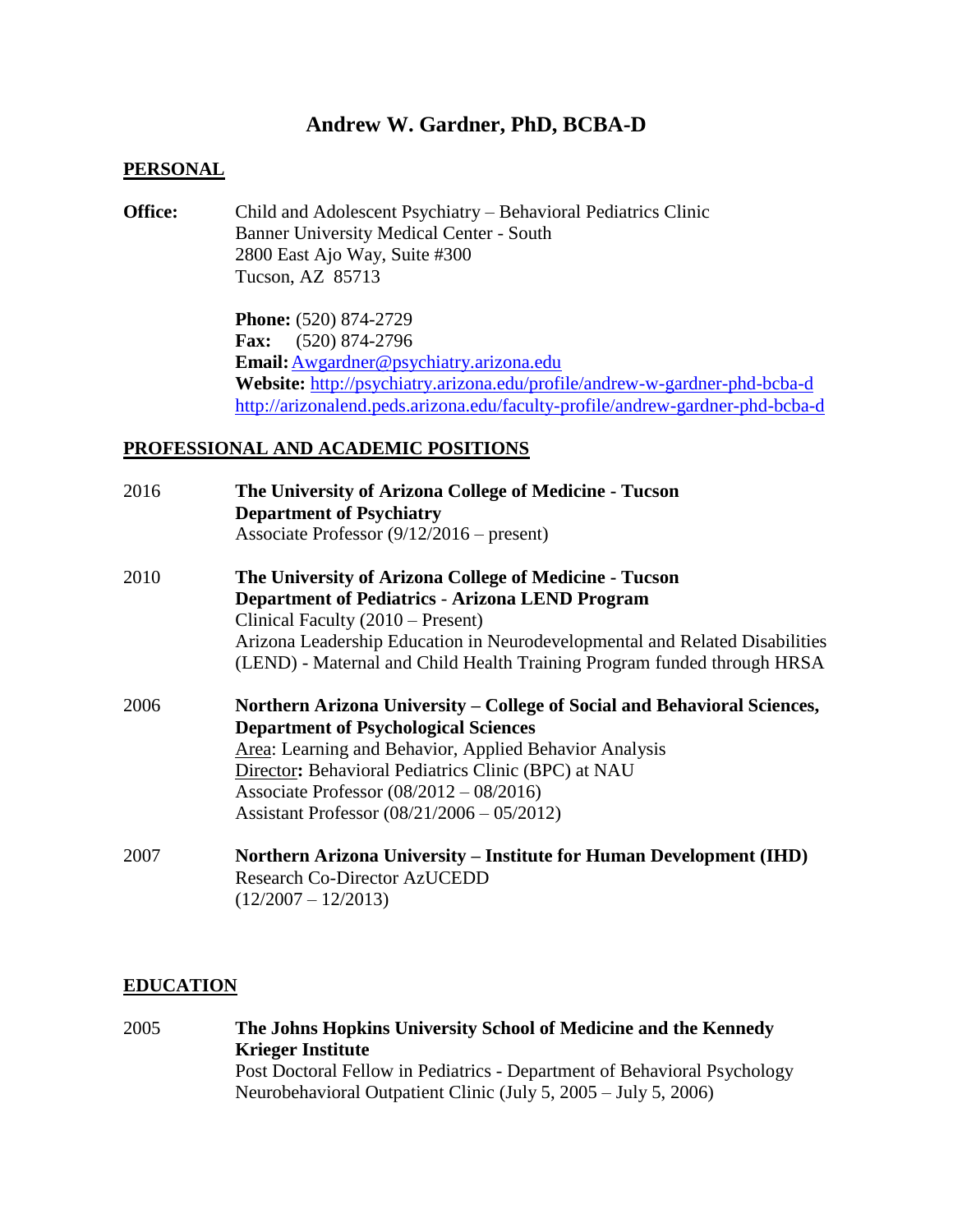| 2003    | The Kennedy Krieger Institute - Neurobehavioral Outpatient Clinic<br>Pre-doctoral Internship - Department of Behavioral Psychology -<br>Neurobehavioral Outpatient Clinic                                                                                                                                                                               |
|---------|---------------------------------------------------------------------------------------------------------------------------------------------------------------------------------------------------------------------------------------------------------------------------------------------------------------------------------------------------------|
| 2005    | <b>University of Iowa</b><br>Degree: Ph.D. - School Psychology - emphasis in Pediatric Psychology<br>(Full APA and NASP accreditation)<br>Dissertation: An evaluation of the interaction between positive and negative<br>reinforcement with children displaying escape-maintained behavior<br>Chairs: David P. Wacker, Ph.D and Stewart W. Ehly, Ph.D. |
| 1998-99 | Fred S. Keller School - C.A.B.A.S. ® School Psychology Internship<br>Affiliate of Columbia University Teachers College - Special Education Program<br>Supervisors: Janet S. Twyman, PhD (Columbia University Teachers College) and<br>Olivia J. Hooker, PhD (Fordham University)                                                                        |
| 2001    | <b>Utah State University</b><br>Degree: M.S. - School Psychology - Full NASP accreditation<br>Thesis: Establishing reinforcing properties in neutral stimuli through<br>observational learning with children: an experimental analysis<br>Chair: Gretchen A. Gimpel, Ph.D.<br>Committee: Carl D. Cheney, Ph.D. and Glenn I. Latham, Ed.D                |
| 1996    | <b>Utah State University</b><br>Degree: B.A. – Liberal Arts and Psychology<br>Minor: Anthropology                                                                                                                                                                                                                                                       |

# **CLINICAL EXPERIENCE**

**Post Doctoral Fellow (2088 Hours) LEND graduate (through MCHB) 07/2005 – 07/2006** *Johns Hopkins University School of Medicine and the Kennedy Krieger Institute Department of Behavioral Psychology/Neurobehavioral Outpatient Clinic Baltimore, MD* \*Provide behavioral assessment and treatment to children displaying problem behavior at home, school and community settings.

\*Outpatient clinical and follow-up services provided for both Spanish and English speaking families, including school staff training and consultation along with treatment generalization to other settings. \*Pursue a programmatic line of research investigating the effects of the components of adult attention on children's problem behavior.

\* Identify funding sources to study treatment acceptability of behavioral interventions with Latino and Hispanic families of children with disabilities.

\*Serve as a case manager to assist in supervising and conceptualizing clinic cases with clinical specialists.

\*Write manuscripts for publication submission using existing and ongoing data including: Pica, Risperdal and Autism; generalization of elopement treatment (including recruitment of reinforcement); antecedent and consequence variables effecting children's problem behavior.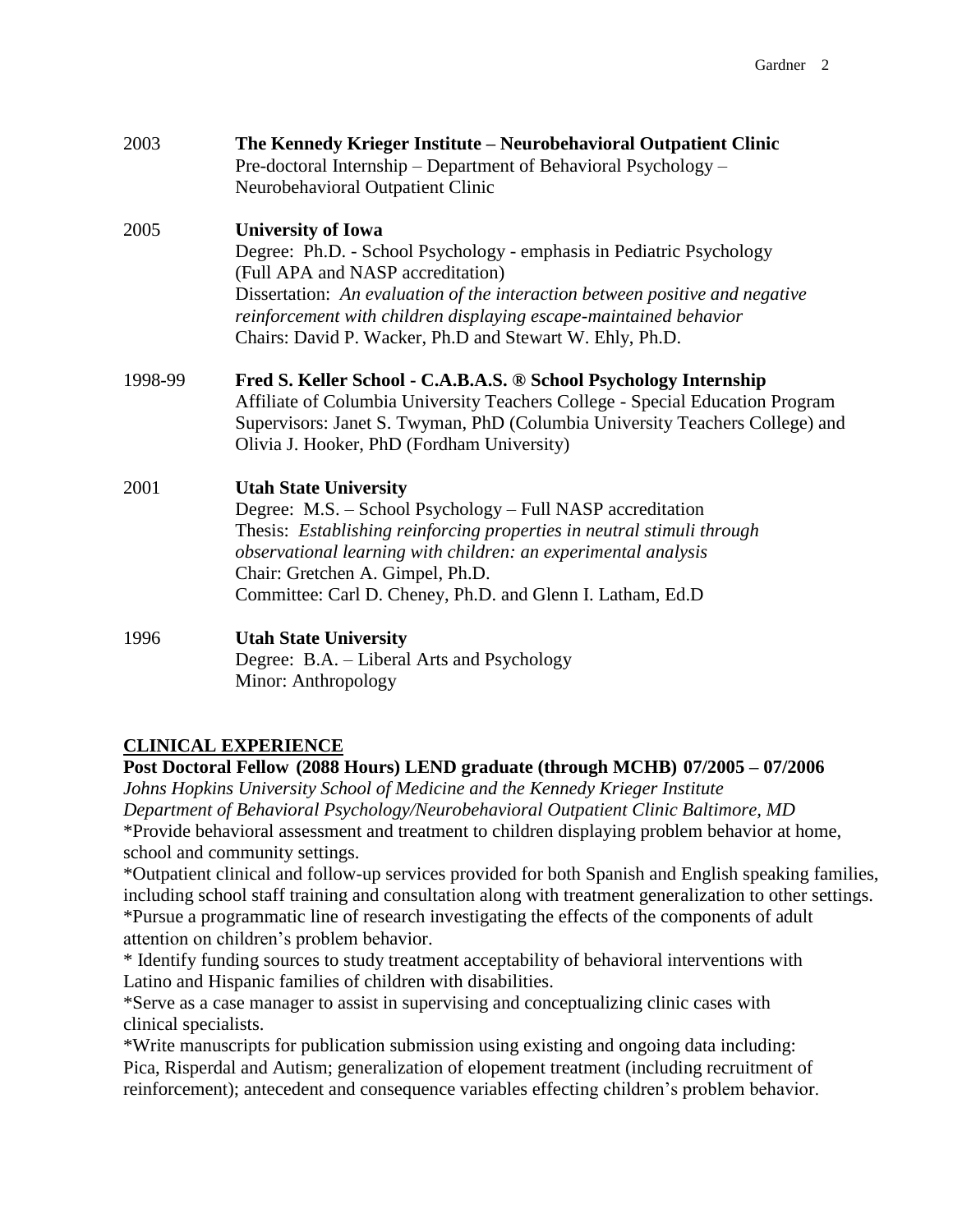\*Participate in the Leadership Education Excellence in Caring for Children with Neurodevelopmental and Related Disabilities (LEND) program through the Maternal & Child Health Bureau (MCHB): [http://www.kennedykrieger.org/kki\\_misc.jsp?pid=1604](http://www.kennedykrieger.org/kki_misc.jsp?pid=1604) *Supervisors: Patricia Kurtz, PhD, Julia O'Connor, PhD, and Theodosia Paclawskyj, PhD, BCBA*

## **Pre Doctoral Intern – (1972 Hours) 01/2003 – 12/2003**

*The Kennedy Krieger Institute - Neurobehavioral Unit Outpatient Clinic, Baltimore, MD* \*Assist in the conceptualization, development and evaluation of individual assessment and treatment plans for individual clients and families.

\*Manage individual cases: conduct sessions, coordinate admission and/or follow-up, data collection protocol development, implementation, and review.

\*Provide parent, teacher, and staff training, insuring protocols are carried out correctly, providing corrective feedback and support.

\*Assist parents and teachers to collect data on child behavior, maintain graphs, organize and present data in weekly meetings.

\*Complete timely and thorough evaluation reports, progress notes, and correspondence.

\*Complete treatment plans for billing purposes as needed for individual clients.

\*Serve as a follow-up therapist in assisting families and teachers (in their homes and schools) of discharged clients to correctly implement protocols and behavior management strategies as well as develop new protocols as needed.

*Supervisors: Patricia Kurtz, PhD, Julia O'Connor, PhD, and Theodosia Paclawskyj, PhD, BCBA*

## **Pediatric Psychology Therapist 2001-2002**

*University of Iowa Hospitals and Clinics – Behavioral Pediatrics Clinic, Iowa City, IA* \*Serve families with typically developing children displaying problem behavior within a multidisciplinary team

\*Conduct assessment of problem behavior including interviews and other measures

\*Create behavioral evaluation and treatment plans for parents and children using direct and indirect methods within a 90 minute clinic visit.

\*Take direct observation data for brief functional analyses, graph, and write reports \*Complete follow-up contacts and consultations with parents and schools

*Supervisors: David P. Wacker, PhD, Linda Cooper-Brown, PhD, and Brenda Cruikshank, MD*

### **Research/Clinical Assistant 2001 – 2002**

*National Institute of Child Health and Development Grant - University of Iowa Center for Disabilities and Development (UCEDD) – Iowa City, IA*

\*Take direct observation data of children and parents in home settings

\*Graph and conduct reliability from child and parent data

\*Conduct functional analyses and treatment including functional communication training in home settings with parents and children who display aberrant behavior (self-injury, destruction, and aggression)

*Supervisors: David P. Wacker, PhD and Jay Harding, EdS (project coordinator)*

## **Bio-behavioral Inpatient Unit Therapist 1999 - 2000**

*University of Iowa Hospitals and Clinics – Center for Disabilities and Development Bio-behavioral Inpatient Unit, Iowa City, IA*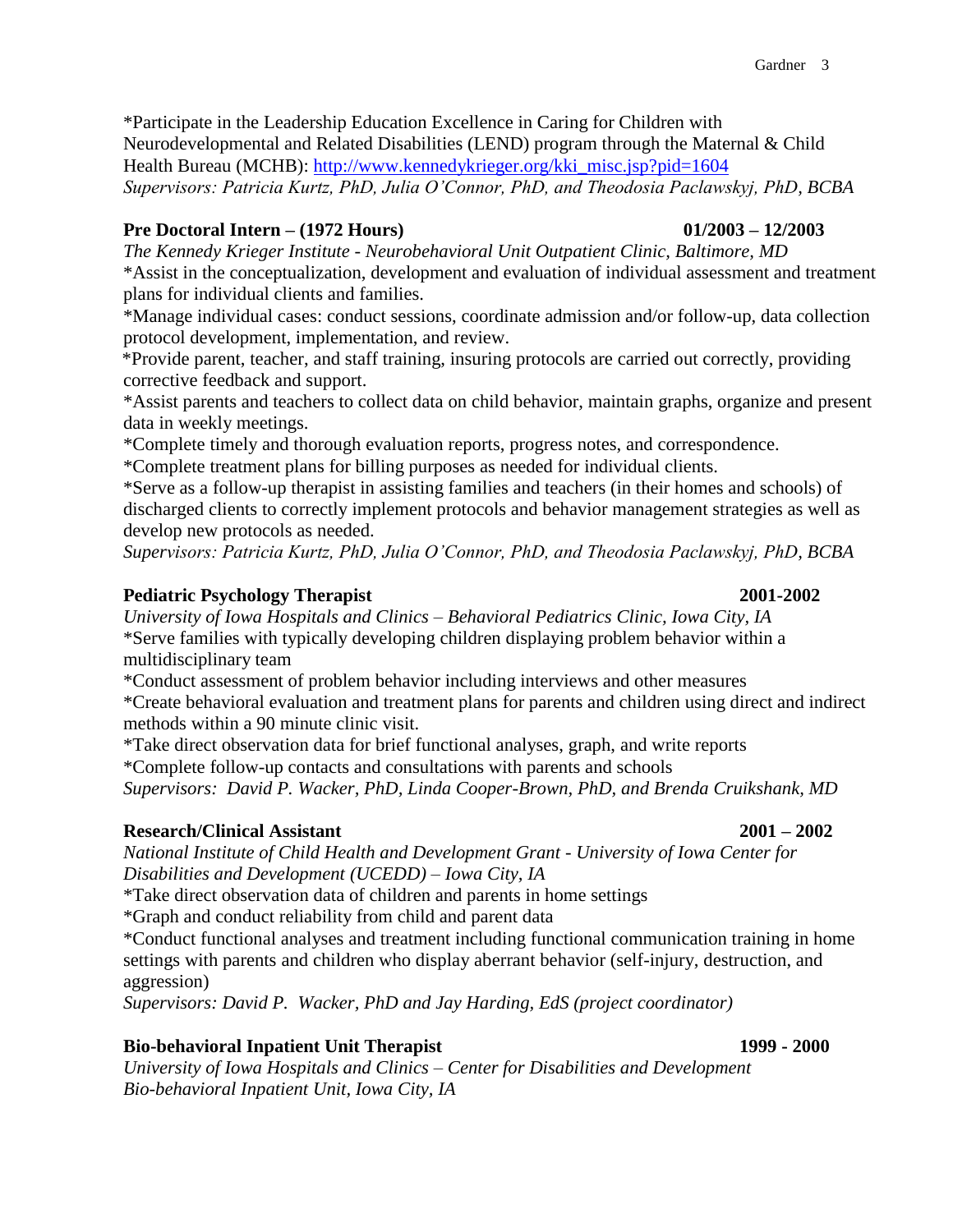**Client Population:** Preschool students through adults, with and without disabilities

\*Data collection for functional analyses, graphing, calculate inter-observer agreement, work within a team to identify functions of aberrant behavior, intervene and train parents, teachers, and group home staff.

*Supervisors: David P. Wacker, PhD, Joel Ringdahl, PhD, and Ken Merrell, PhD*

## **School Psychology Intern (2000 hours) 1998 – 1999**

*Fred S. Keller School - C.A.B.A.S. ® School Psychology Internship - Yonkers, NY Affiliate of Columbia University Teachers College - Special Education Program*

\* Assess and evaluate typically developing and non-typically developing children (ages 8 months to 6 years) for special services throughout Westchester County using appropriate evaluation instruments and methods (bilingual as needed).

\* Complete a social history, Psychological and Educational evaluations for each student referral and present at appropriate meetings to determine eligibility.

\* Consult with regular education teachers, special education teachers, and parents to identify instructional and behavior management needs and develop comprehensive plans for remediation. \* Provide weekly Preschool and Early Intervention - Parent education and interventions for families who speak English and monolingual Spanish in home settings.

\* Implement and direct systematic program plans through discrete trial training (programmed for generalization) designed to remediate instructional and behavior difficulties.

*Supervisors: Olivia J. Hooker, PhD (Fordham University), Gretchen Gimpel, PhD (Utah State University), and Janet S. Twyman, PhD (Columbia University Teachers College)*

### **School Psychology Intern 1999**

*Public School #198: District #12 - Part-time School Psychology Internship – Bronx, NY* \*Assess and evaluate both English and Spanish speaking elementary and junior high school age students with and without disabilities.

\*Collaborate with the school based support team for individual cases.

\*Test and re-evaluate students to ensure compliance for special education services.

\*Use and interpret standardized and other instruments to evaluate students: WISC-III, Classroom observations, teacher reports, parent and teacher behavior checklists, Bender-Gestalt Test, etc. \*Recommend appropriate placements and instructional methods for each student evaluated. *Supervisors: Steven Barbash, PsyD and Sharon Rochester-Olang, MA*

## **Practicum Student in School Psychology 1997 - 1998**

*Ogden City School District - Ogden, UT* 

**Client Population:** Preschool, elementary, high school, and special education students- English and Spanish speaking students.

\*Conduct standardized intellectual and academic achievement assessments (e.g., WISC-III, W-J, Stanford-Binet, W-J Language Proficiency, TVIP, etc.)

\*Student observations in classroom instructional settings on students who are being reviewed, referred, or evaluated for learning or behavior problems.

\*Attend Multidisciplinary Team (MDT) and Child Study Team (CST) meetings. *Supervisor: Cher King, PhD and Gretchen Gimpel, PhD*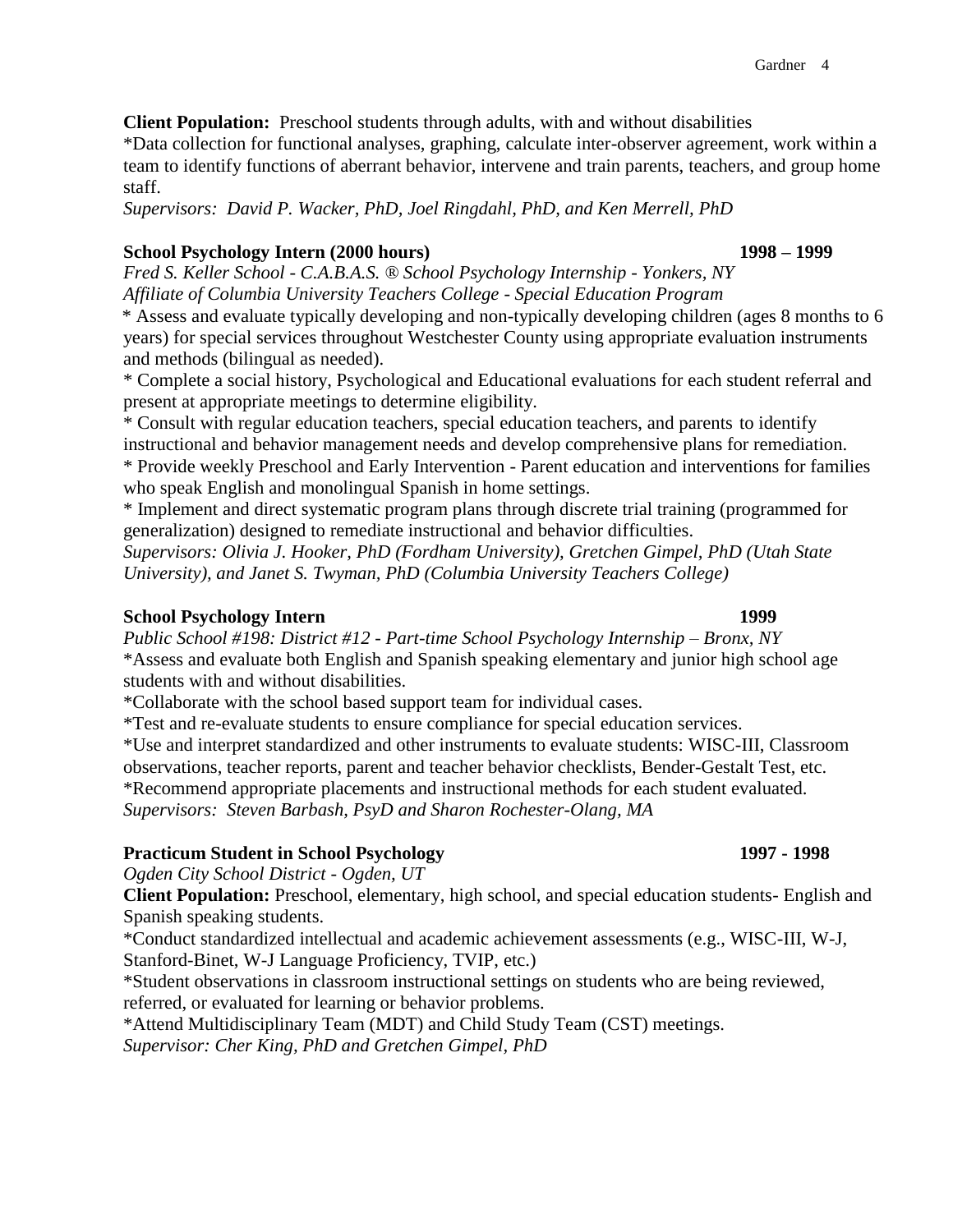#### **Assessment Specialist 1996 - 1997**

*Family Intervention Program (FIP) - Utah State University Center for Persons with Disabilities* \* Work within multidisciplinary framework to determine eligibility for services.

\* Assess and write reports (for school districts) on children referred to FIP after administering the Battelle Developmental Inventory (BDI) to children exiting the program at 3 years of age.

\* Assist FIP nurse, Service Coordinators, and Physical Therapist with translations for Spanish speaking families.

\* Translations of materials for program and families who required this service.

\* Keep FIP 'Tracking Program' organized and send out tracking forms to parents when appropriate. *Supervisor: Phyllis Cole, PhD and Seb Streifel, PhD*

#### **Practicum Therapist 1996 - 1997**

**Utah State University** - **Psychology Community Clinic – Logan, UT Client Population:** Children, Parents, and Adults - English and Spanish speaking

\*Conducted intake assessments, case notes, and disposition summaries.

\*Provided parent training and behavior therapy for clients in Spanish and English.

*Supervisor: Gretchen Gimpel, PhD, Carla Reyes, PhD, and Carolyn Barcus, EdD*

## **TEACHING EXPERIENCE**

*Northern Arizona University, College of Social and Behavioral Sciences Department of Psychology – Flagstaff, AZ*

| <b>PSY 101 – Introduction to Psychology</b>              | Fall & Spring            | $2006 - 2007$ |
|----------------------------------------------------------|--------------------------|---------------|
| <b>PSY 320 – Principles of Learning</b>                  | Fall, Spring & Summer    | $2006 - 2016$ |
| <b>PSY 620 – Psychology of Learning</b>                  | <b>Spring</b>            | $2007 - 2013$ |
| <b>PSY 645 – Behavior Medicine Practicum: Individual</b> | <b>Fall &amp; Spring</b> | $2007 - 2016$ |

*Northern Arizona University, College of Education*

*Department of Educational Psychology – Flagstaff, AZ*

| Ed. Psychology 595 – Self Management Techniques - Summer (online)            | $2007 - 2009$ |
|------------------------------------------------------------------------------|---------------|
| Ed. Psychology 671 – Consultation in the Helping Professions Summer (online) | 2007          |

*University of Iowa, College of Education - Education Technology Center, Iowa City, IA* **Instructor** *-* **Education 07:w111 – Technology in the Classroom 2001 - 2002**

*Utah State University, Department of Psychology, Logan, UT* **Instructor - Psychology 510 / 610 - History and Systems of Psychology 1998 Instructor - Psychology 140 - Basic Analysis of Behavior 1997 - 1998**

### **RESEARCH EXPERIENCE**

**Peer Reviewed Publications**

Hungate, M., Gardner, A.W., Tackett, S. & Spencer, T.D. (2016). *An Evaluation of Current Evidence for ABA-based Interventions for Adolescents with ASD* (Manuscript under review in APA Journal: *Behavior Analysis: Research and Practice*).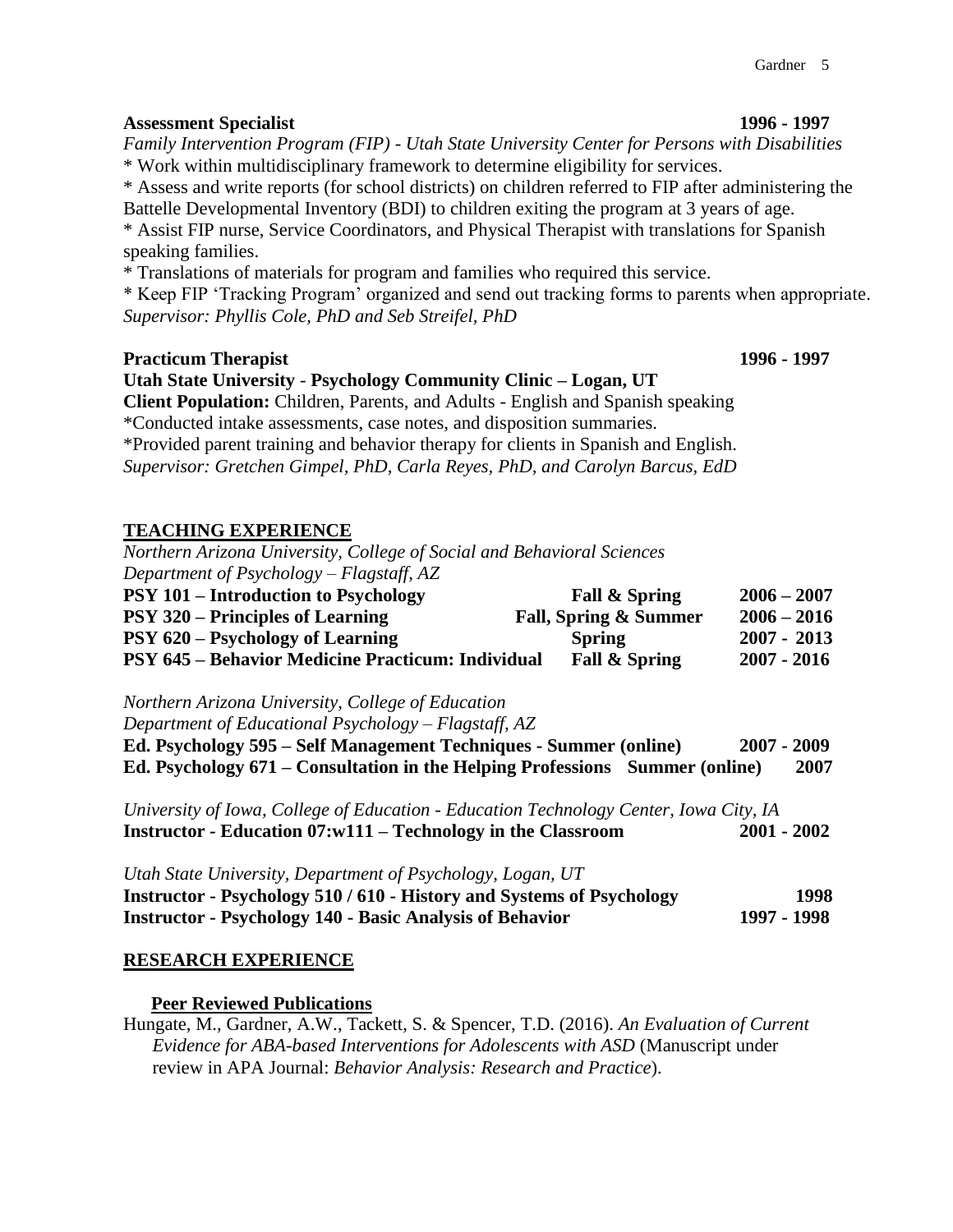- Gardner, A.W., Spencer, T.D., Boelter, E.W., DuBard, M. & Jennett, H.K. (2012). A systematic review of brief functional analysis methodology with typically developing children. *Education and Treatment of Children, 35*(2), 313-332.
- Falcomata, T.S., Cooper-Brown, L.J., Wacker, D.P., Gardner, A.W., & Boelter, E.W. (2010). A Brief Experimental Analysis of Reinforcer and Response Dimensions Related to Self-Control in an Outpatient Clinic. *Journal of Behavioral Education,19(4),* 257-272*.*
- Gardner, A.W., Wacker, D.P., & Boelter, E.W. (2009). An evaluation of the interaction between quality of attention and negative reinforcement with children displaying escapemaintained problem behavior. *Journal of Applied Behavior Analysis,42*, 343 – 348.
- Gardner, A.W., Ernst, R., O'Connor, J., Daniolos, P.T., Morar, V. & Richerson, L.P. (2008). The effects of Risperidone titration on Pica with an adolescent with Autism. *International Pediatrics, 23*(3), 144-150.
- Boelter, E.W., Wacker, D.P., Call, N.A., Ringdahl, J.E., Kopelman, T. & Gardner, A.W. (2007). Antecedent effects on disruptive behavior and accurate responding in young children. *Journal of Applied Behavior Analysis,* 40, 321 – 326.
- Davis III, T.E., Kurtz, P.F., Gardner, A.W. & Carman, N.B. (2007). Cognitive-behavioral treatment for specific phobias with a child demonstrating severe problem behavior and developmental delays*. Research in Developmental Disabilities, 28,* 546 – 558.
- Chavda, U., Kao, R., Saldatou, A., Gardner, A., Knudson, P., Su, H., Eberly, S. S. & Van Dyke, D. C. (2003). Important issues in the care and evaluation of bilingual/multilingual children. *International Pediatrics,18*(1), 8-13.
- Harding, J. W., Wacker, D. P., Berg, W. K., Barretto, A., Winborn, L., & Gardner, A. W. (2001). Analysis of response class hierarchies with attention-maintained problem behavior. *Journal of Applied Behavior Analysis*, 34, 61-64.

### **Non-refereed Publications/Other:**

Gardner, A.W., Gardner, C.M. & Mascotena, M. - English/Spanish translation for: Ward, S. & Grimes, T. (2013). *Teaching Good Learner Repertoires (El Inventario de Repertorios para el Buen Estudiante).* Lulu publishing.

Gardner, A.W. (2012). An empirical investigation of sensory integration interventions for children with ASD. Bridge Brief,  $2$ ,  $1 - 2$ . (Bridge Brief – A Research to Practice Resource from the Institute for Human Development.)

Gardner, A.W. (Spring Issue - 2010). My Favorite Professor - Carl Cheney: mentor extraordinaire. *Emma Eccles Jones College of Education and Human Services Magazine (Utah State University)*.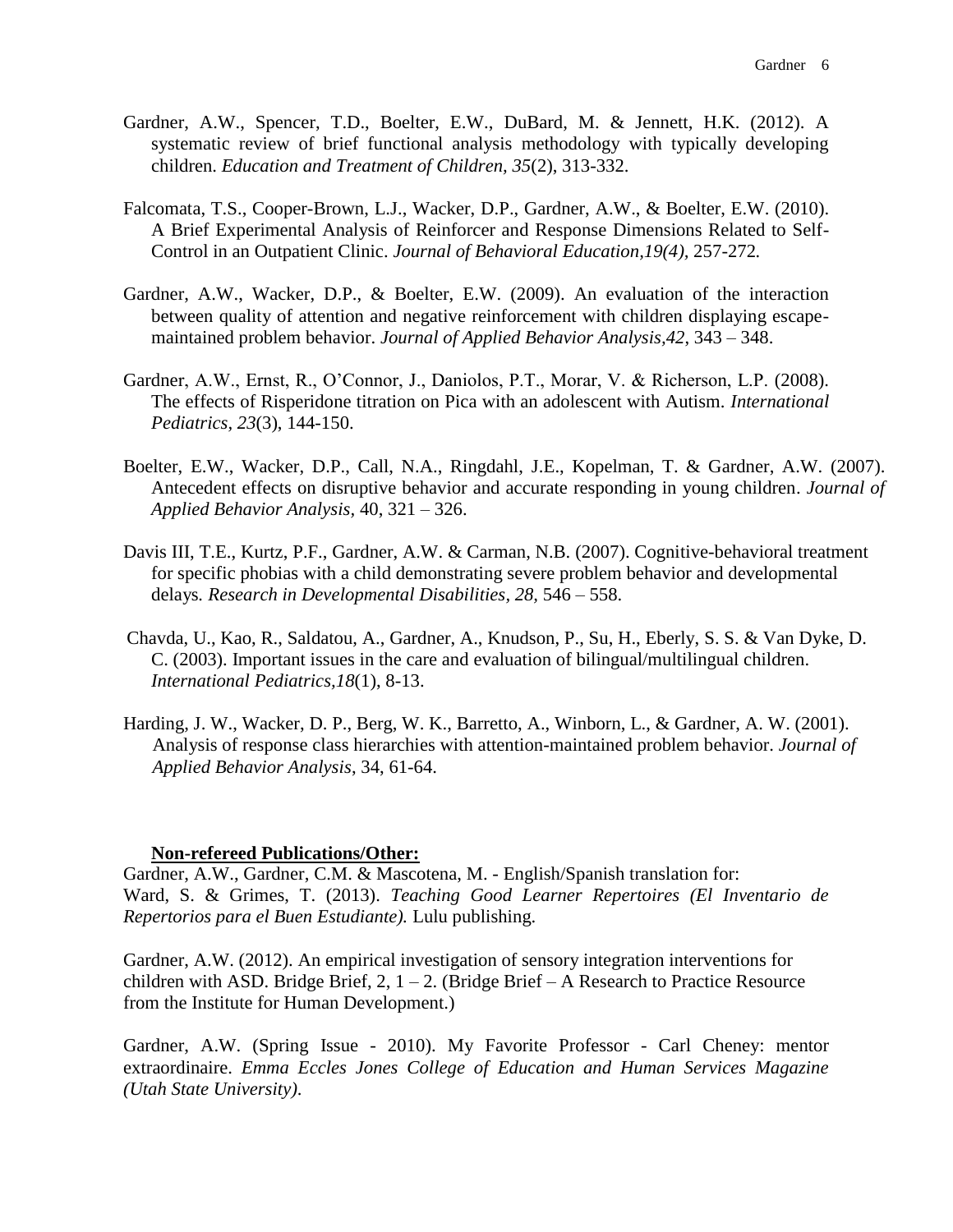#### **Professional Presentations (international, national, and local)**

- Gardner, A.W. (May, 2016). *Ethical Considerations for Providing Services in Rural Settings with Diverse Populations*. Paper presented at symposium: *Discussing the New Behavior Analyst Certification Board's Compliance Code* (Chair: Gina Green – Association of Professional Behavior Analysts) at the 42<sup>nd</sup> Annual Association for Behavior Analysis International Conference – Chicago, IL.
- Brookshire, K., Beals, M., Bermudez, A., Guinea, S., Maher, C., Stead, F., Valente, M. & Gardner, A.W. (May, 2016). Alternative Therapies for Children with Autism Spectrum Disorders: An Evidence-Based Practice Review. Poster presented at the 42<sup>nd</sup> Annual Association for Behavior Analysis International Conference – Chicago, IL.
- Gardner, A.W. Chair (May, 2016). *Neuroscience of Self, Mindfulness Meditation, and Neuropsychiatric Applications in Traumatic Brain Injury and Intellectual Disabilities by Randall Buzan, MD – B.F. Skinner Invited Lecturer.* Paper chaired at the 42nd Annual Association for Behavior Analysis International Conference – Chicago, IL.
- Huffman, A. H., Gardner, A. W., Henning, J. H., Culbertson, S. S., & Klinefelter, Z. (April, 2016). *Work-Family Challenges of Parents of Children with Autism Spectrum Disorders*. Poster presented to the 28th annual meeting of the Society for Industrial and Organizational Psychology (SIOP), Anaheim, CA.
- Gardner, A.W. Chair (May, 2015). *Delineating Subtypes of Automatic Self-Injurious*  Behavior by Louis Hagopian, PhD, BCBA-D. Paper chaired at the 41<sup>st</sup> Annual Association for Behavior Analysis International Conference – San Antonio, TX.
- Weddle, S.A., Spencer, T.D., Gardner, A.W., Garner, A., Davidson, A.J. & Ramsden, H. (May, 2015). *The Effects of High- and Low-Preferred Qualities of Attention on Academic Demands.* Presented at symposium: *Novel Applications of Functional Analyses and Choice Assessments to Address Problem Behavior Impeding School Success* (Chair: Matthew O'Brien - The University of Iowa) at the  $41<sup>st</sup>$  Annual Association for Behavior Analysis International Conference – San Antonio, TX.
- Weddle, S.A., Gardner, A.W., Spencer, T.D. & Davidson, A.J. (2015). *Tangible Contact and Vocalizations as a Function of Tangible Stimulus Class.* Poster presented at the 8<sup>th</sup> Annual Four Corners ABA Conference – Santa Fe, NM.
- Wilson, M., Williams, S., Amabeoku, E., Brockmann, A., Bermudez, A., Maher, C. & Gardner, A.W. (2015). *An Evidence-based Practice Review: Music Therapy for Children*  with Autism Spectrum Disorders. Poster presented at the 8<sup>th</sup> Annual Four Corners ABA Conference – Santa Fe, NM.
- Hungate, M., Gardner, A.W., Spencer, T. & Tackett, S. (2015). *A Systematic Review of Behavioral Interventions for Improving Communication and Social Interaction of Older Children and Adolescents with ASD.* Poster presented at the 8<sup>th</sup> Annual Four Corners ABA Conference – Santa Fe, NM. *(Also accepted for presentation at the 41st Annual*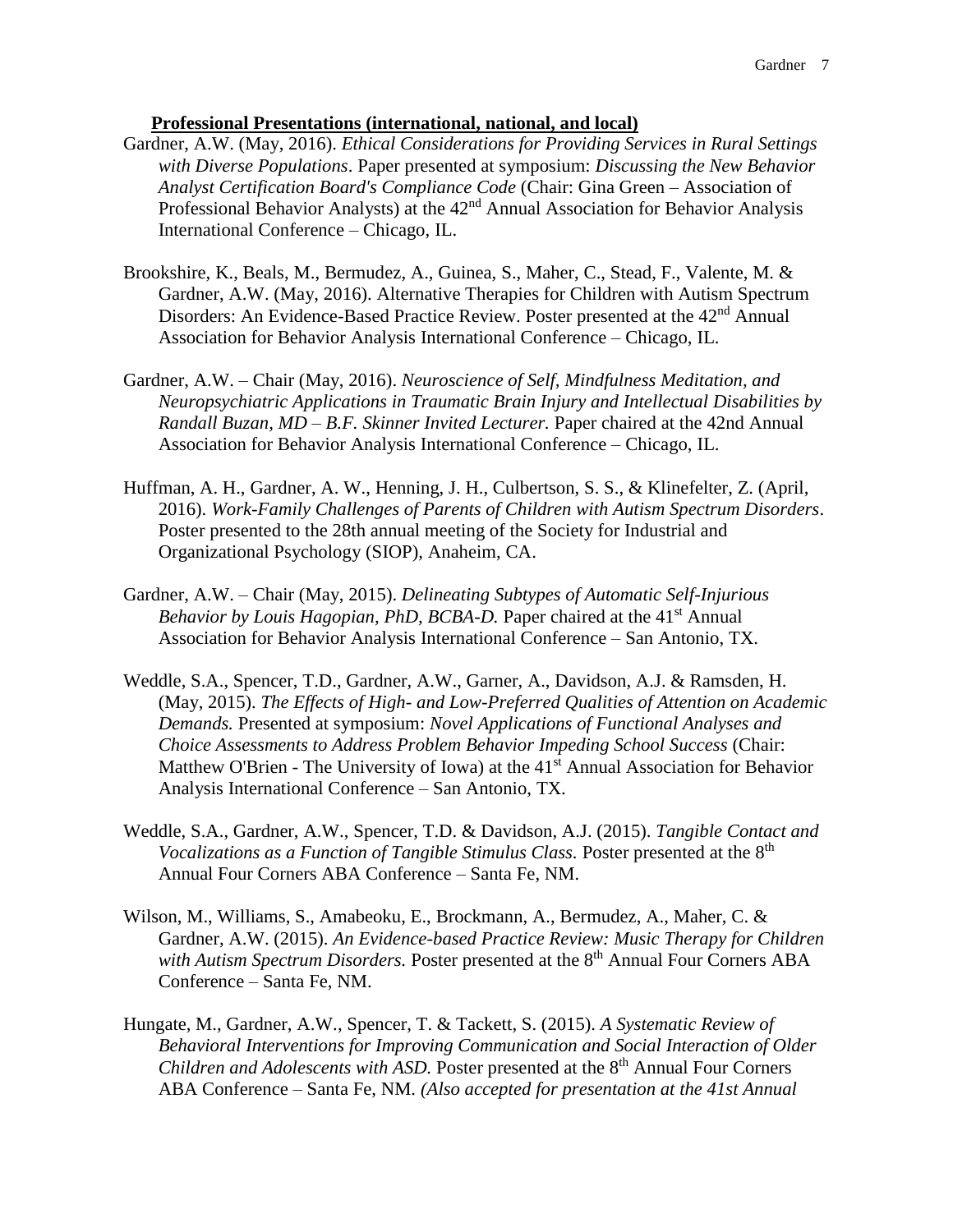*Association for Behavior Analysis International Conference – San Antonio, TX – May 2015).*

- Brookshire, K., Hungate, M., Davidson, A., Ramsden, H., Wilson, M., Covington, K. & Gardner, A.W. (2015). *An Evidence-based Practice Review: Animal Assisted Therapies for Children with Autism Spectrum Disorders.* Poster presented at the 8<sup>th</sup> Annual Four Corners ABA Conference – Santa Fe, NM. *(Also accepted for presentation at the 41st Annual Association for Behavior Analysis International Conference – San Antonio, TX – May 2015).*
- Huffman, A.H., Gardner, A.W., Parsons, G., Washburn, S. & Kleinfelter, Z. (2014). *Family-Work Conflict of Parents of Children with an Autistic Spectrum Disorder.* Poster accepted for presentation at the 122nd American Psychological Association Conference, Washington DC.
- Gardner, A.W. Chair (May, 2014). *Behavioral Momentum: a review and implications for practice by Joel Ringdahl, PhD, BCBA-D.* Symposium accepted at the 40<sup>th</sup> Annual Association for Behavior Analysis Conference – Chicago, IL.
- Gardner, A.W. Chair (May, 2014). *The roles of cultural competency, cultural values, and verbal behavior in behavior-analytic service delivery*. Symposium accepted at the 40<sup>th</sup> Annual Association for Behavior Analysis Conference – Chicago, IL.
- Gardner, A.W. *Impulsivity versus Self-control and Compliance.* Invited Speaker at the 3rd Annual BCBA Conference – (Disability Empowerment Center) Phoenix, AZ.
- Garner, A., Gardner, A.W. & Franchi, K. (May, 2013). *The effectiveness of high and low preferred qualities of attention on behavior*. Symposium presented at the 39th Annual Association for Behavior Analysis Conference – Minneapolis, MN
- Colombo, C., Feit, R., Dack, J., Hungate, M., Chavez, A. & Gardner, A. (April 2013). *An Evidence-based Practice Review: Music Therapy for Children with Autism Spectrum Disorders*. Poster presented at the 6<sup>th</sup> Annual Four Corners ABA Conference – Flagstaff, AZ.
- Gardner, A.W. (Nov, 2012). *Quality of Attention as a Dimension of Reinforcement.* Invited Speaker at the  $2<sup>nd</sup>$  Annual BCBA Conference – (Disability Empowerment Center) Phoenix, AZ.
- Gardner, A.W., Weddle, S. A., Kajian, M., Yaggie, M. J. & Anguiano, C. (May, 2012). *A functional analysis of sensory over-sensitivity via physiological measures.* Poster presented at the 38th Annual Association for Behavior Analysis International Conference – Seattle, WA.
- Kajian, M. (May, 2012). Professional development series: *The application of culturally and linguistically diverse variables from a practitioner's perspective.* Student committee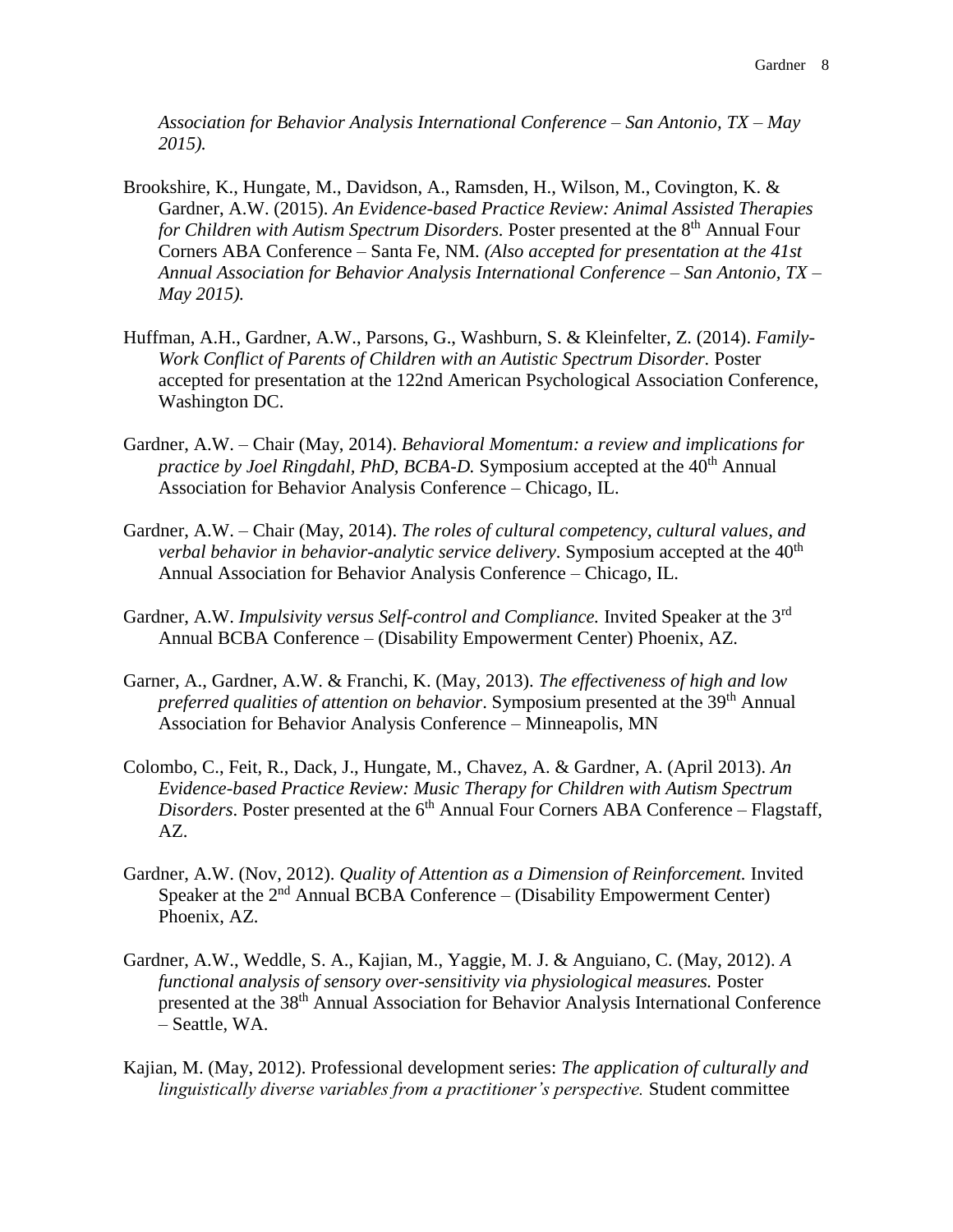event – symposium presented at the  $38<sup>th</sup>$  Annual Association for Behavior Analysis International Conference – Seattle, WA. (Mentored NAU student for symposium).

- Roan, S., Crow, C., Kajian, M., Dulyea, S., Mendez, J. & Gardner, A. (April, 2012). *Is Neurofeedback an evidence-based practice for children with ADHD?: A systematic analysis.* Poster presented at the Undergraduate Symposium for Research at Northern Arizona University.
- Gardner, A. W. (May, 2011). *Análisis de la conducta aplicada y Autismo: Lo Básico* (Spanish Presentation). Invited Speaker at the AZ Autism United Spring Conference – (Disability Empowerment Center) Phoenix, AZ.
- Gardner, A.W. (May, 2011). T*reatment Issues and Evidence-Based Practices for Children with ASD.* Invited Speaker at the AZ Autism United Spring Conference – (Disability Empowerment Center) Phoenix, AZ.
- Robinson, C., Renfro, C., Lugo, A., Schwalbach, J. & Gardner, A.W. (2011). *Animal-Assisted Therapy in Autism Treatment.* Poster presented at the 4<sup>th</sup> Annual Four Corners ABA Conference – Santa Fe, NM.
- Gardner, A. (Nov. 2010). *Providing Therapy and Working with Diverse Children: A Functional Approach for Physical Therapists.* Invited speaker for graduate students in Pediatric Physical Therapy Program: Department of Physical Therapy, NAU.
- Gardner, A. (Nov. 2010/April 2011). *Providing Therapy and Working with Diverse Children: A Functional Approach for SLP's.* Invited speaker at Clinical Grand Rounds for Speech and Language Pathologists: Department of Communication Sciences and Disorders, NAU.
- Morath, J., Gardner, A., Birkett, M., Shuster, S. & Sechrist, J. (October 2010). *Western Yellow-billed Cuckoo Movement and Vocalization Responses.* Poster presented at the 17<sup>th</sup> Annual Conference of The Wildlife Society – Snowbird, UT.
- Gardner, A.W. (June 2010). *Best Practices in School–Based Interventions for Children with Autism Spectrum Disorders.* Invited speaker at the Arizona Association of School Psychologists (AASP): Northern Region Training – Flagstaff, AZ.
- Gardner, A.W., Schwartz, J. E., Popescue, E. A., Allen, C. & Bravo, A. (May 2010). *Teaching Spanish and English Equivalence Relations to Children with Diverse Language Repertoires.* Symposium presented at the 36<sup>th</sup> Annual Association for Behavior Analysis International Conference – San Antonio, TX.
- Szenina, L., Allen, C., Dagel, L. Kodumal, J., Robinson, C., Schwartz, J.E., Gardner, A.W. & Spencer, T.D. (May 2010). *An Investigation of Quality Indicators for Evidence-Based Treatment: Sensory Integration Treatments in Autism.* Poster presented at the 36<sup>th</sup> Annual Association for Behavior Analysis International Conference – San Antonio, TX.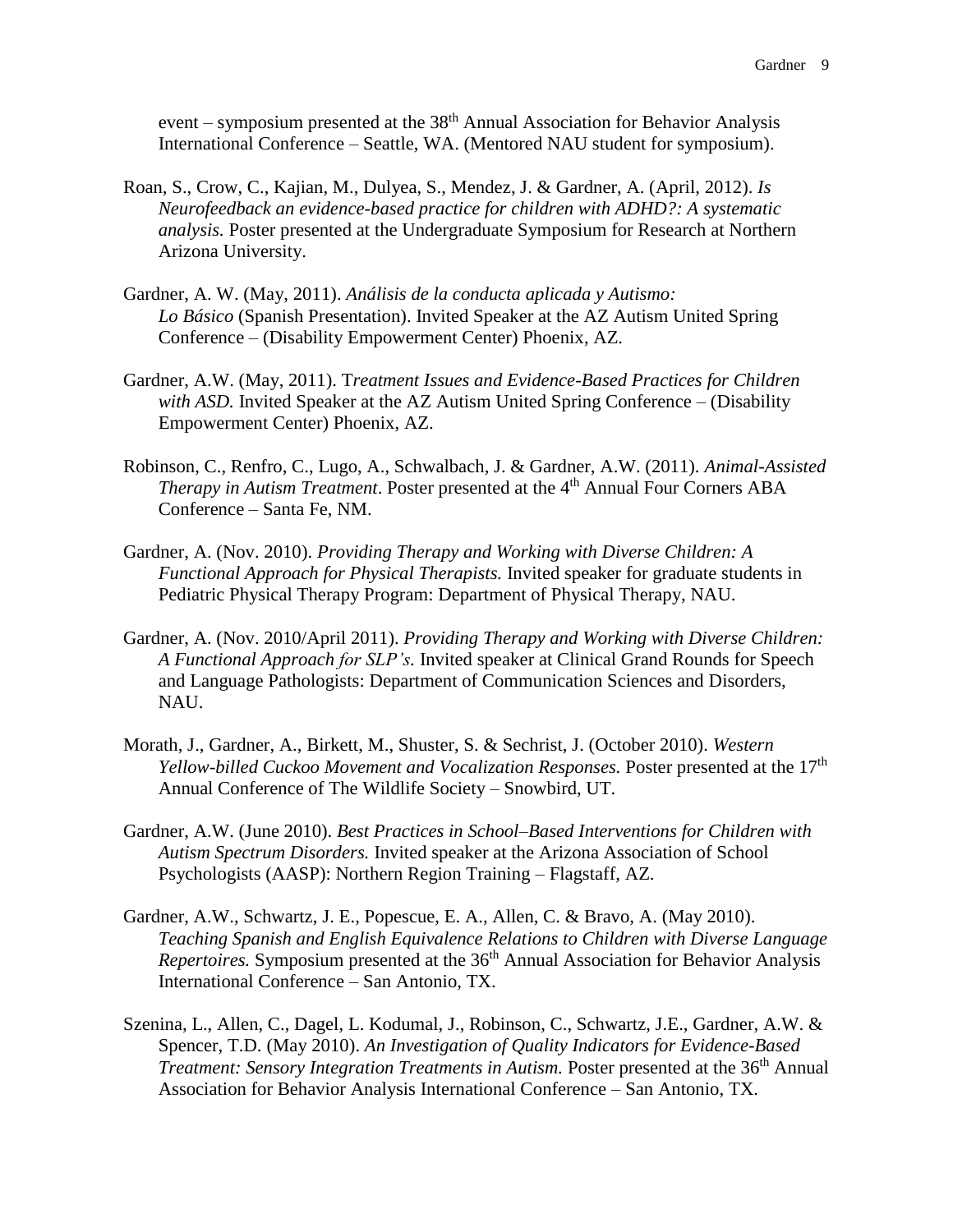- Cufurovic, E., Gardner, A.W., Adelman, V. & Lawrence, N. (2009, May). *Conditioned Emotions and Visual Stimuli Applied to Skin: an analysis of Pavlovian conditioning in tattoos*. Poster presented at the 35th Annual Association for Behavior Analysis International Conference – Phoenix, AZ.
- Gardner, A.W., Enriquez, S., Lui, C., & Allen, C. (2009, May). *Parenting Styles, Latino Parents and Functional Analysis Methodology*. Symposium presented at the 35th Annual Association for Behavior Analysis International Conference – Phoenix, AZ.
- Popescue, E., Adelman, V., Allen, C., Bull, A., Dagel, L., Gardner, A.W. & Spencer, T. (2009, May). *An Investigation of Quality Indicators for Evidence-Based Interventions: Brief Functional Analysis Methodology with Typically Developing Children Displaying Problem Behavior.* Poster presented at the 35<sup>th</sup> Annual Association for Behavior Analysis International Conference – Phoenix, AZ.
- Burnett, M.E., Crawford, R.A., Gentz, A.F. & Gardner, A.W. (2008, May). *A Preference Assessment of Qualities of Attention Delivered from Care Providers to Children: an analysis of "saying versus doing."* Poster presented at the 34<sup>th</sup> Annual Association for Behavior Analysis International Conference – Chicago, IL.
- Cullen, N.L., Richerson, L.P. & Gardner, A.W. (2008, May). *Latency Effects and Forgetting after Stimulus Equivalence Training in a Large Introductory University Course.* Poster presented at the 34<sup>th</sup> Annual Association for Behavior Analysis International Conference – Chicago, IL.
- Luehring, M.C., Schol, S.J. & Gardner, A.W. (2008, May). *The Effects of Antecedent Variables on the Verbal Behavior of Children to B.F. Skinner's Verbal Summator*. Poster presented at the 34<sup>th</sup> Annual Association for Behavior Analysis International Conference – Chicago, IL.
- Olson, K.J., Gardner, A.W. & Enriquez, S. (2008, May). *Teaching Bilingual Equivalence Relations between written Spanish words, English words and Pictures across Teachers*  and Classrooms. Poster presented at the 34<sup>th</sup> Annual Association for Behavior Analysis International Conference – Chicago, IL.
- Richerson, L.P., Gardner, A.W. & Cullen, N.L. (2008, May). *Stimulus Equivalence and "Clickers" - Tools for Large Undergraduate Introductory Courses?* Poster presented at the 34th Annual Association for Behavior Analysis International Conference – Chicago, IL.
- Gardner, A.W. (2007, November). *Important Issues in the Care and Evaluation of Bilingual/Multilingual Children.* Invited speaker at a one day Applied Behavior Analysis conference sponsored by HTA of New York entitled: Practical & Philosophical Aspects of Applied Behavior Analysis in Special Education. Westchester, NY.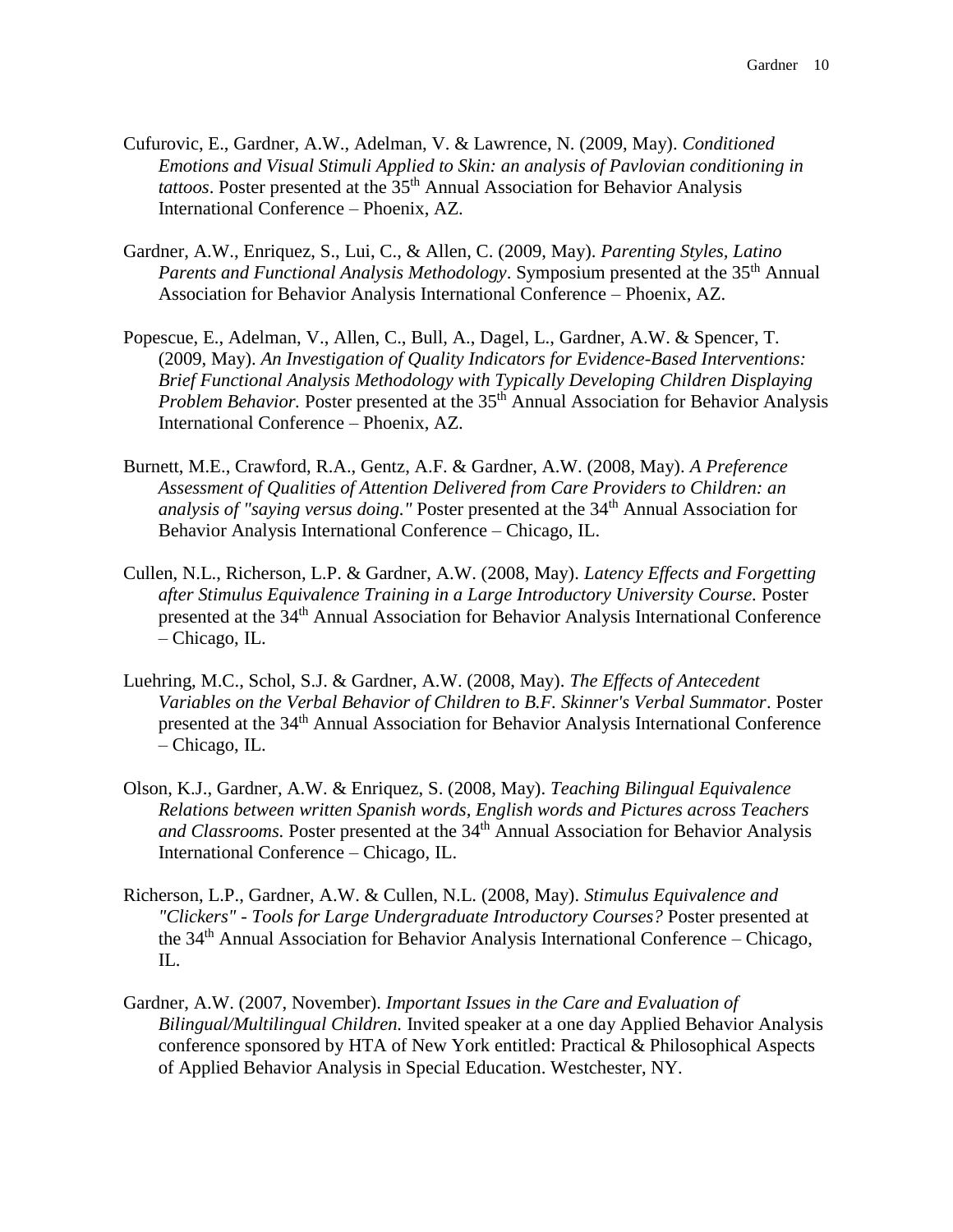- Gardner, A.W., Kurtz, P.F. & Richerson, L.P. (2007, May). *Rumination Disorder and the Role of Taste Preference: A Case Study.* Presented in a symposium at the 33<sup>rd</sup> Annual Association for Behavior Analysis International Conference – San Diego, CA.
- Begotka, A., O'Connor, J., Gardner, A.W. & DuBard, M. (2007, May). *An ABA Parent Training Program in an Outpatient Setting: Pilot data.* Presented in a symposium at the 33<sup>rd</sup> Annual Association for Behavior Analysis International Conference – San Diego, CA.
- Cody, L.B., Gardner, A.W., Kurtz, P.F. & Huete, J.M. (2007, May). *A Preference Assessment of Attention Qualities across Familiar and Unfamiliar Therapists within a Functional Analysis*. Poster presented at the 33rd Annual Association for Behavior Analysis International Conference – San Diego, CA.
- Olson, K.J., Roscoe, N.M. & Gardner, A.W. (2007, May). *Teaching Equivalence Relations between written Spanish words, English words and Pictures across Care Providers and*  Settings. Poster presented at the 33<sup>rd</sup> Annual Association for Behavior Analysis International Conference – San Diego, CA.
- Gardner, A.W., Wacker, D. P. and Boelter, E. W. (2006, May). *An evaluation of the interaction between positive and negative reinforcement with children displaying escapemaintained behavior.* Presented in a symposium at the 32<sup>nd</sup> Annual Association for Behavior Analysis International Conference – Atlanta, GA.
- Hauer, L., Davis III, T.E., Kurtz, P.F., Gardner, A.W. and Carman, N. (2006, May). *Cognitive-Behavioral Treatment for Phobias in a Child with Severe Behavior Problems and Developmental Delay*. Poster presented at the 32nd Annual Association for Behavior Analysis International Conference – Atlanta, GA.
- DuBard, M., Gardner, A.W. and O'Connor, J. (2006). *Increasing treatment integrity and generalization by teaching ABA principles to parents.* Paper presented at the 38th Annual Convention of the National Association of School Psychologists - Anaheim, CA.
- Gardner, A.W. (2005, November). *Behavioral assessment and intervention with Hispanic and Latino Children through the Neurobehavioral Outpatient Clinic at the Kennedy Krieger Institute.* Invited presentation at the Annual meeting of the Latino Providers Network of Maryland (Affiliate of Maryland Disability Law Center) - Baltimore, MD.
- Gardner, A.W. and Huete, J. (2005, August). *Introduction to behavioral assessment and treatment of children with special needs.* Invited presentation for special educators and school personnel at the  $9<sup>th</sup>$  Annual Maryland Consortium of Special Schools – Towson University - Towson, MD.
- Gardner, A.W. and Kurtz, P. F. (2005, May). *Abbreviated assessment and treatment of problem behavior across clinic and community settings*. Symposium presented at the 31<sup>st</sup> Annual Association for Behavior Analysis International Conference – Chicago, IL.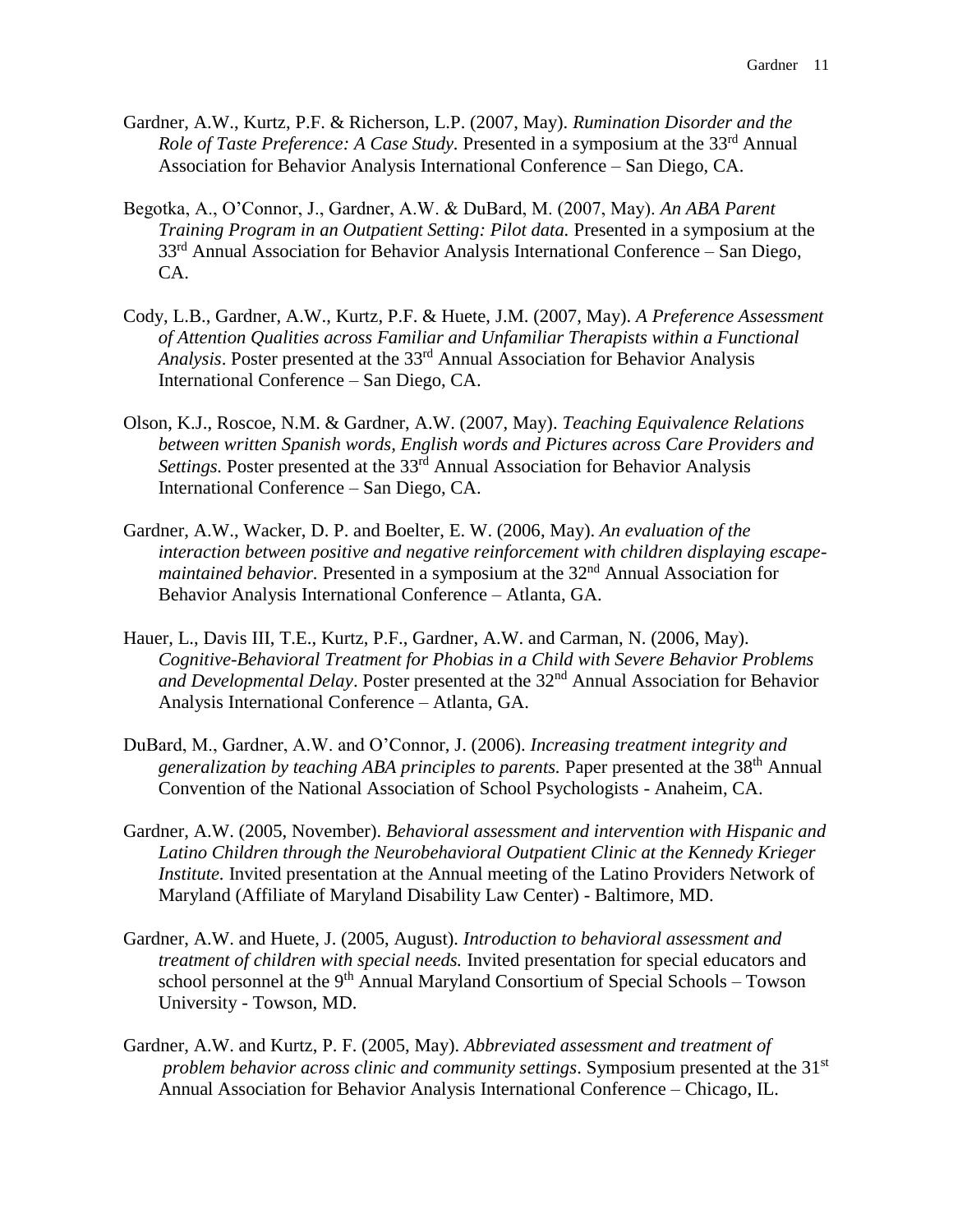- Gardner, A.W. (2005, May). *Professional development series: on being a postdoc.* Panel discussion presented at the 31<sup>st</sup> Annual Association for Behavior Analysis International Conference – Chicago, IL.
- Gardner, A.W. and DuBard, M. (2005, May). *Behavioral assessment and intervention at the Kennedy Krieger Institute.* Invited presentation for teachers and service providers of Montgomery County Preschool Education Program (PEP) - Gaithersberg, MD.
- Gardner, A.W. (Chair & Discussant) (2004, May). *Professional development series: non -traditional research questions and the expansion of behavior analysis.* Symposium presented at the 30<sup>th</sup> Annual Association for Behavior Analysis International Conference – Boston, MA.
- Gardner, A.W., Grinstead, R. and O'Connor, J. T. (2004, May). *Using brief functional analysis methodology as one method of monitoring Pica during medication manipulation.* Poster presented at the 30<sup>th</sup> Annual Association for Behavior Analysis International Conference - Boston, MA.
- Gardner, A.W., O'Connor, J. T. and Grinstead, R. (2004, May). *An assessment of treatment components across home, clinic, and community settings using brief functional analysis methodology*. Poster presented at the 30<sup>th</sup> Annual Association for Behavior Analysis International Conference - Boston, MA.
- Gardner, A.W., O'Connor, J. T., Breznican, G. and Grinstead, R. (2004, May). *Assessment and treatment of elopement and recruitment of secondary reinforcers (self-monitoring) across community settings.* Poster presented at the 30<sup>th</sup> Annual Association for Behavior Analysis International Conference - Boston, MA.
- Gardner, A.W. (2004, March). *Comprensión del comportamiento difícil. Invited presentation for Spanish speaking families.* The ARC of Prince George's County (formerly the association for retarded citizens) - Largo, MD.
- Gardner, A.W., Grinstead, R. and O'Connor, J. (2003, May). *The Effects of Medication Reduction on Pica with a Hispanic Female Diagnosed with Autism.* Poster presented at the 6<sup>th</sup> Annual Maryland Association for Behavior Analysis Conference – Baltimore, MD
- Gardner, A.W., Kurtz, P.K. and Emond, S. (2003, May*). Further Identification of Idiosyncratic Variables in the Assessment of Escape Maintained Behavior.* Poster presented at the 29<sup>th</sup> Annual Association for Behavior Analysis International Conference - San Francisco, CA.
- Boelter, E.W., Wacker, D.P., Call, N.A., Reed, G.K. and Gardner, A.W. (2003, May). *Role of Task Directives on Noncompliant Behaviors in Young Children Assessed in an Outpatient Clinic.* Symposium presented at the 29<sup>th</sup> Annual Association for Behavior Analysis International Conference - San Francisco, CA.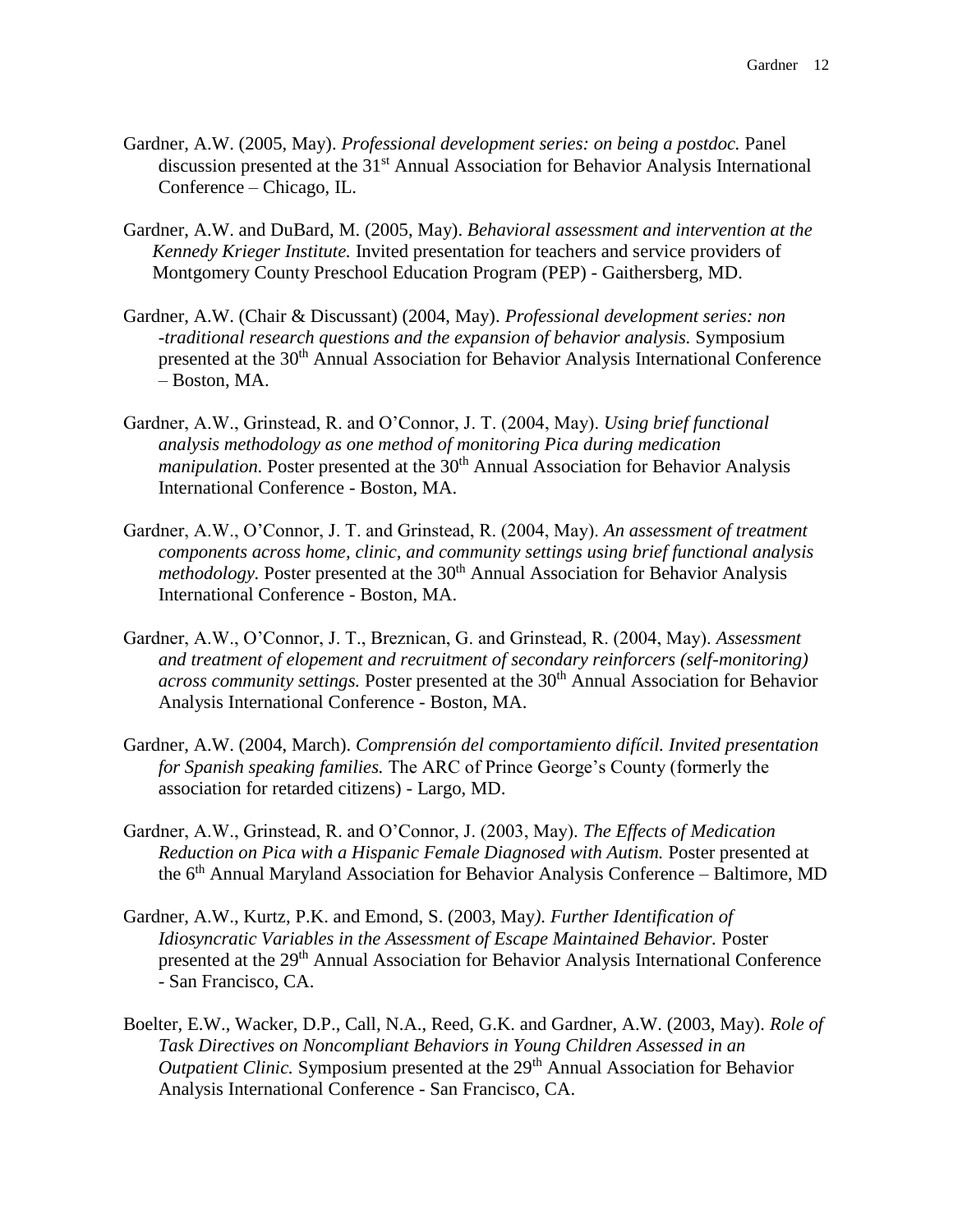- Boelter, E. W., Reed, G. K., Wacker, D. P. and Gardner, A. W. (2002, May). *Further Evaluation of the Role of Ineffective Directives on Non-compliant Behaviors in Young Children.* Poster presented at the 28<sup>th</sup> Annual Association for Behavior Analysis International Conference -Toronto, Canada.
- Cooper-Brown, L. J., Wacker, D. P., Gardner, A. W. and Boelter, E. W. (2002, May). *A Brief Experimental Analysis of Reinforcer and Response Dimensions Related to Self-Control in an Outpatient Clinic.* Symposium presented at the 28<sup>th</sup> Annual Association for Behavior Analysis International Conference - Toronto, Canada.
- Call, N., Wacker, D., Cooper-Brown, L. J., and Gardner, A. (2001, May). *Establishing Operations for Escape from Demands.* Paper presented at the 27<sup>th</sup> Annual Association for Behavior Analysis International Conference - New Orleans, LA.
- Winborn, L., Ringdahl, J., Redmond, J., and Gardner, A. (2001, May). *A Comparison of Two Mands Used in a Functional Communication Treatment Package to Decrease Aggressive Behavior.* Poster presented at the 27<sup>th</sup> Annual Association for Behavior Analysis International Conference -New Orleans, LA.
- Brown, D., Wilson, M., Potter, W., Gardner, A., and Twyman, J. (2000, May). *Some Recent Applications of the Verbal Summator.* Symposium presented at the 26<sup>th</sup> Annual Association for Behavior Analysis International Conference - Washington, DC.
- Gardner, A. W. (2000, May). *Establishing Reinforcing Properties in Neutral Stimuli through Observational Learning with Children: An Experimental Analysis. Poster presented at the 26<sup>th</sup>* Annual Association for Behavior Analysis International Conference - Washington, DC.
- Malnar, N., Sutherland, R. and Gardner, A.W. (1999). *The Effects of Chromium Picolinate on Weight Loss in Rats under the Activity Based Anorexia Contingencies.* Poster presented at the 1999 California Association for Behavior Analysis (CALABA) Conference - San Francisco, CA.
- Gardner, A.W. (1999, May). *The Effects of Caffeinated Water on Rat Performance in Undergraduate Behavior Labs.* Poster presented at the 25<sup>th</sup> Annual Association for Behavior Analysis International Conference - Chicago, IL.
- Gardner, A.W. and Scheel, L. (1998). *The Effects of Methylphenidate (Ritalin) on Pigeon Pecking Performance.* Poster presented at The International Society for Behaviorology (ISB) Conference X - Tampa, FL.
- Allen, S., Call, N., Gardner, A.W. and Olsen, R.B. (1998). *Teaching Behavior Science to Adolescents as a Behavioral Intervention.* Poster Presented at The International Society for Behaviorology (ISB) Conference X - Tampa, FL.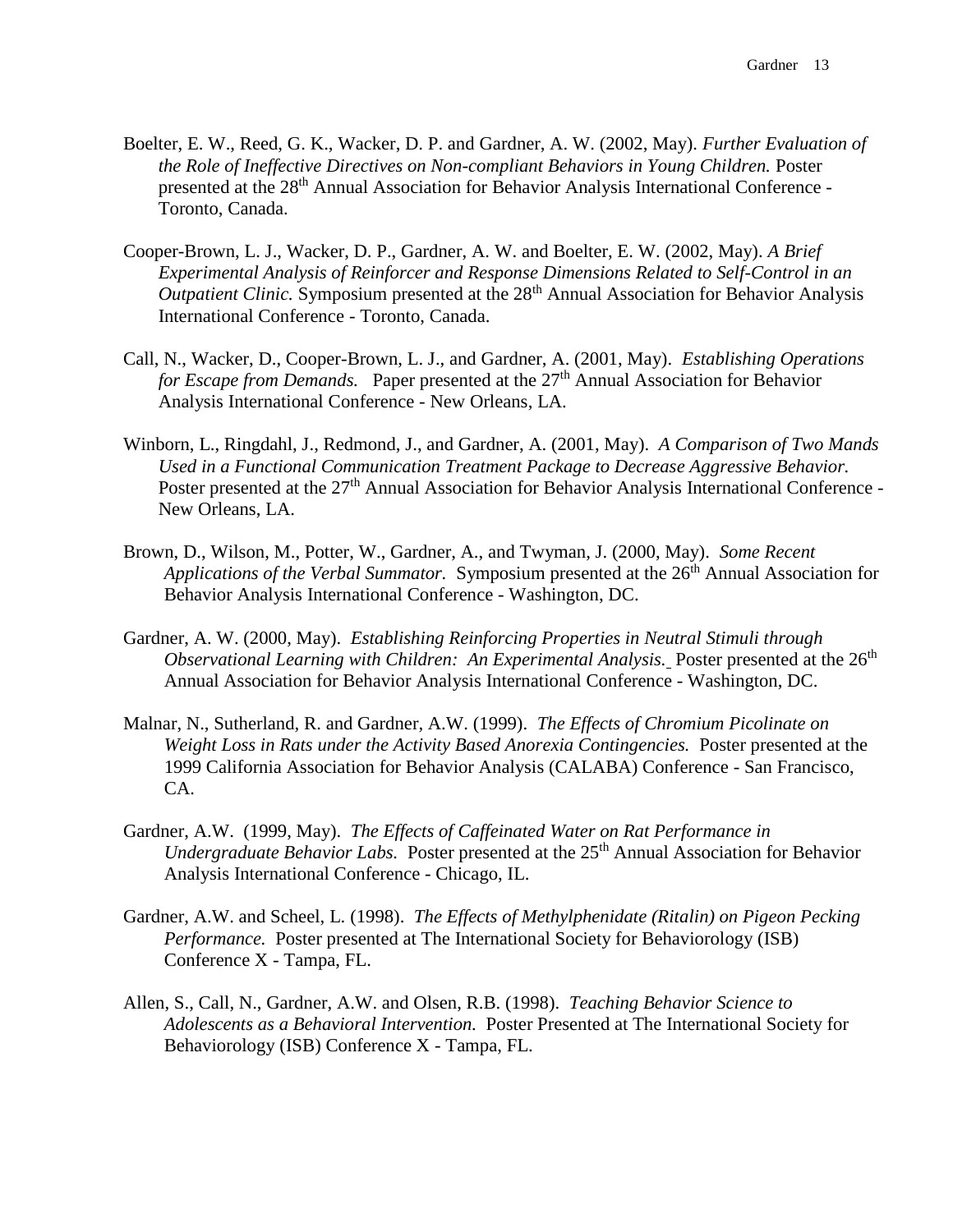- Gardner, A.W. and Lau, Y.F. (1998). *Responses to the Verbal Summator by Mixed Language Children.* Poster presented at the Northern California Association for Behavior Analysis (NCABA) 16th Annual Conference - Oakland, CA.
- Gardner, A.W., Woodmancy, T. and Cheney, C.D. (1997). *A High-Tech Verbal Summator and Latent Speech in Children.* Poster presentation and preliminary paper also distributed at The International Behaviorology Association (TIBA) Convention IX - Plymouth, MA.

#### **Grants and Experience**

### **National Institute of Health Center for Scientific Review – Early Career Reviewer (ECR) Program (04/03/12 – 06/19/12)**

Invited to participate in the ECR program for one funding cycle with a mentor (Jane Doussard-Roosevelt, Ph.D.) for both the Child Psychopathology and Developmental Disabilities (CPDD) Study Section and Child Language, Cognition, and Psychopathology Study Section (RO1, RO3, R15 grants).

Summer 2008

## **National Science Foundation (NSF) – Research Experience for Undergraduates - Northern Arizona University – Flagstaff, AZ**

Served as a *Faculty Mentor* for a grant awarded to the Department of Psychology at Northern Arizona University offering Summer Research Internship in Social, Developmental, Health, and Cognitive Neuroscience Psychology (SDHCNP) in Flagstaff the summer of 2008. *Grant/program coordinator – Larry Stevens, PhD*

1995 – 1996

**Undergraduate Research Grant (URCO) - Utah State University – Logan, UT** Grant sponsored by the Honors Department and the Department of Psychology

*Project Advisor - Tamara Ferguson, PhD*

### **EDITORIAL EXPERIENCE**

| 2016              | Behavior Analysis: Research and Practice – Special Issue in Ethics – Guest |
|-------------------|----------------------------------------------------------------------------|
|                   | <b>Associate Editor</b>                                                    |
| 2015              | Education & Treatment of Children – Guest Associate Editor                 |
| 2015              | Journal of Behavioral Education – Invited Reviewer                         |
| 2014              | The Psychological Record – Invited Reviewer                                |
| 2014, 2015        | Journal of Organizational Behavior Management – Invited Reviewer           |
| 2012, 2013        | The Analysis of Verbal Behavior – Invited Reviewer                         |
| 2003, 2008        | Journal of Applied Behavior Analysis – Invited Reviewer                    |
| 2008              | Early Childhood Services - Invited Reviewer                                |
| 2010, 2012        | Current Issues in Education – Invited Reviewer                             |
| 2010              | The Journal of Behavior Assessment and Intervention in Children            |
|                   | $(JBAIC)$ – Invited Reviewer                                               |
| 2010, 2012, 2013  | Research in Autism Spectrum Disorders – Invited Reviewer                   |
| 2010, 2011        | Research in Developmental Disabilities – Invited Reviewer                  |
| 2012, 2013, 2014, | <b>Behavior Modification – Invited Reviewer</b>                            |
| 2015, 2016        |                                                                            |